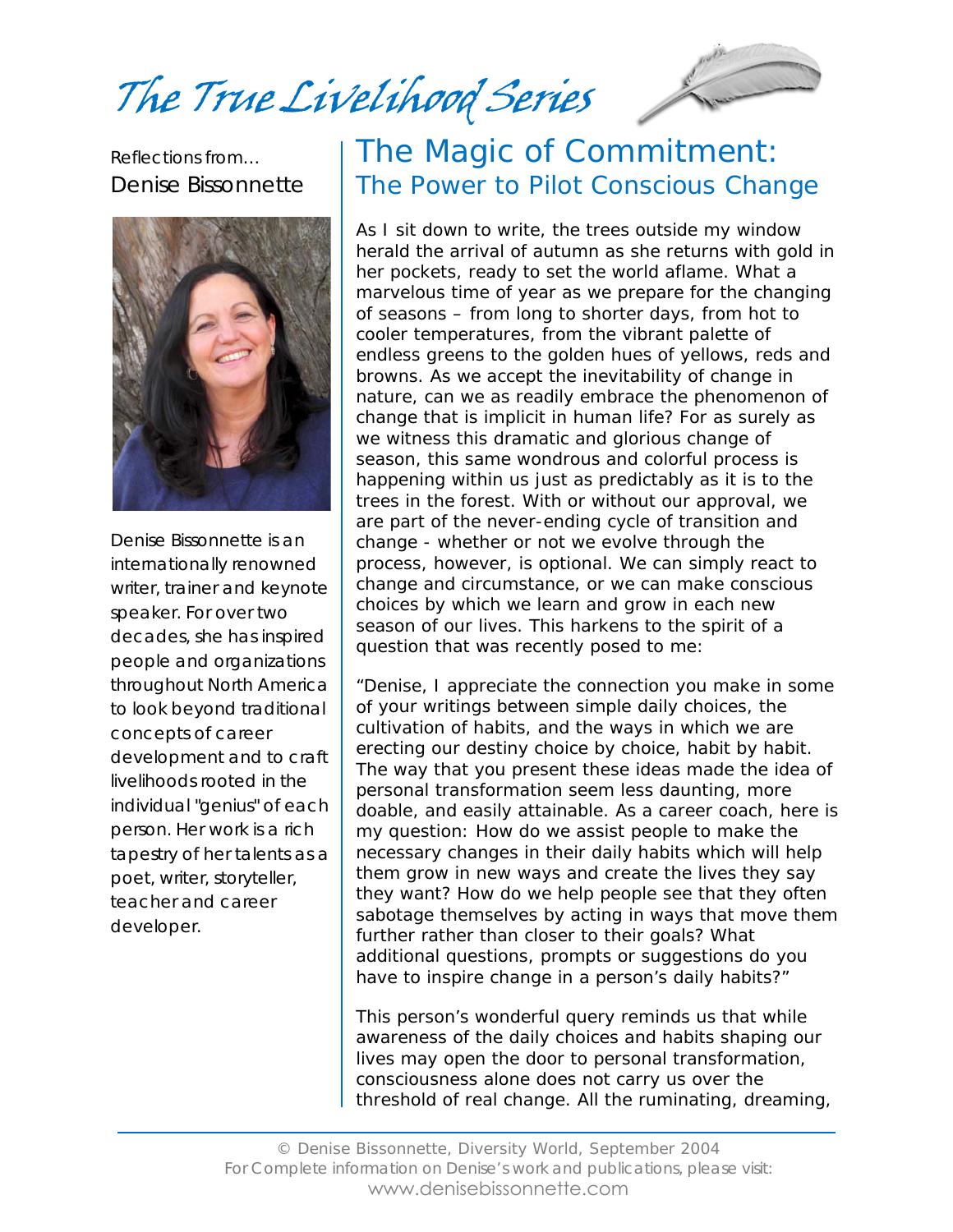and planning in the world does not, in fact, create change. Only moving creates movement – only acting creates action. In the end, we cannot "think" ourselves into a new growing season of life – we must actually do some growing. From where does that final inspiration come that inspires growth and change? In response to the reader's question above, I would like to pick up where I left off in the last issue, on the subject of the vital, make or break point we call "commitment" – that power of spirit which propels out of the dreamy realm of ideas, longings and wishes, and into the physical realm of decisive choice and action where real change is possible.

Not only is commitment a primary ingredient in the recipe for change, it is the spice and substance that most flavors the stew! We have all experienced the power of commitment and the rewards it brings. We have witnessed how everything changes, how nothing is the same, once we have made a decision and committed to a value, a belief or to a course of action. We know the difference between being in a "casual relationship" and being in a "committed" one. We know the difference between "trying on" a belief or a viewpoint and actually committing to the tenets or doctrine of a religion, a political affiliation or a social movement. It's the difference we felt as students when after sampling classes from a variety of disciplines we finally committed to a major, setting out on a steady (if not sensible) course of study. It's the difference between entertaining the idea of becoming employed, and knocking on an employer's door, or wanting to contribute to a world hunger project and actually putting a check in the mail. Whether committing to the starting of a business, the ending of a relationship, or the resolve to express one's creative talents, standing on the solid ground of commitment we experience firsthand the truth of this celebrated passage from the great Johann Wolfgang Goethe:

"Until one is committed there is hesitancy, the chance to draw back, always ineffectiveness. Concerning all acts of initiative (and creation) there is one elementary truth the ignorance of which kills countless ideas and splendid plans: that the moment one definitely commits oneself then Providence moves too. All sorts of things occur to help one that would never otherwise have occurred. A whole stream of events issues from the decision raising in one's favor all manner of unforeseen incidents and meetings and material assistance which no man could have dreamt would have come his way."

With the likes of such a powerful vision, I offer the following suggestions as we consider our own commitments and encourage individuals in their own:

1. Consider the focusing power that comes with commitment.

One of the most difficult aspects of human life is the unlimited choices we face at every turn. The rewards of having committed to something include the stabilizing power of decision, the focusing power of direction, and the staying power of stamina and perseverance. Once committed, we no longer waiver in the face of choices because our commitment points the way. Once committed, we harness the combined powers of our will and our willingness to get off the fence, to pick a lane, and to leave blasé indifference in the dust. In the same way you wouldn't offer a vegetarian a steak or a recovering alcoholic a drink, commitment sets clear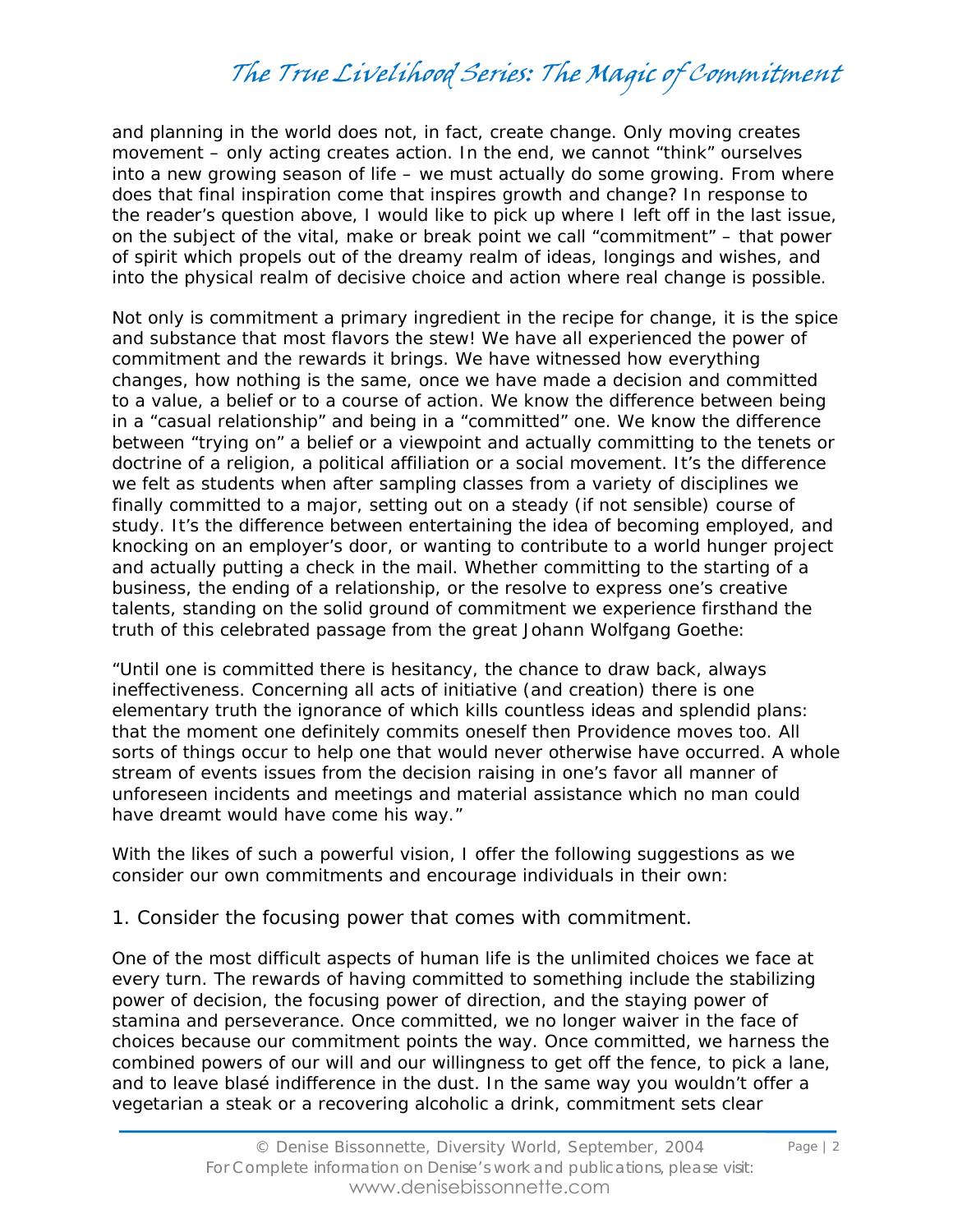boundaries and lines of compromise for ourselves and those around us. Truly committed to a diet, for example, the question of whether or not to partake in the chocolate cake is a moot point in the same way that a plane leaving from San Francisco to Boston does not question whether or not it will head east. The pilot doesn't waiver about which direction to steer the plane once she knows her destination.

So it is with the focusing power of commitment – with the destination clear, we become sure-footed on the journey to whatever it is we have committed to. Even in this world of chaos and never-ending change, the ability to make a wholehearted commitment brings a sense of constancy, consistency and certainty we could not find in any other way. Our ability to make and keep commitments may constitute the solidest ground we will ever have to walk upon as human beings.

2. Rethink the "costs" of making or not making a commitment.

The whole notion of commitment has gotten a bad rap in modern culture. It is interesting that few words carry the same level of emotional impact – particularly in the realm of relationships. Part of our resistance, perhaps, comes from the knowing that in order to commit to one thing, you have to make a choice and "give up" something else. Making a commitment almost always requires that we make tradeoffs, even when we would prefer to keep our options open. The common view of commitment is succinctly expressed in the popular maxim: "In commitment, you dash the hopes of a thousand potential selves."

I don't think this message could be further from the truth. In reality, what more powerful way do we have of defining ourselves than by the commitments we are willing to make and not make? By avoiding commitments, we put ourselves at arm's length from the true experience of life, relationships and growth. Through the commitments we are willing to make, we model and communicate to ourselves and to the world that which we value, what we find most important, and what we want our lives to stand for. Think about the people in your life who you most admire and I am willing to bet that without a moment's hesitation you could identify the values, principles and tenets to which they are/were most committed. How do you think the people who matter most in your life would respond to that question in relation to you?

3. Identify your current commitments and beware of the "default mode".

It is not difficult to assess our current commitments because they are reflected in our current life circumstances. We only need to look at how we use our time, focus our attention, and spend our money and energy to know what we are most committed to at this point in our lives. We are always acting out of commitment to something – consciously or unconsciously. We may choose to take one job out of a commitment to "play it safe" or choose the other job out of a commitment to "continuously stretch and grow." Either way, through our choices we are always casting a vote towards something that we are deeply committed to, whether it is working for or against our highest purposes and deepest values.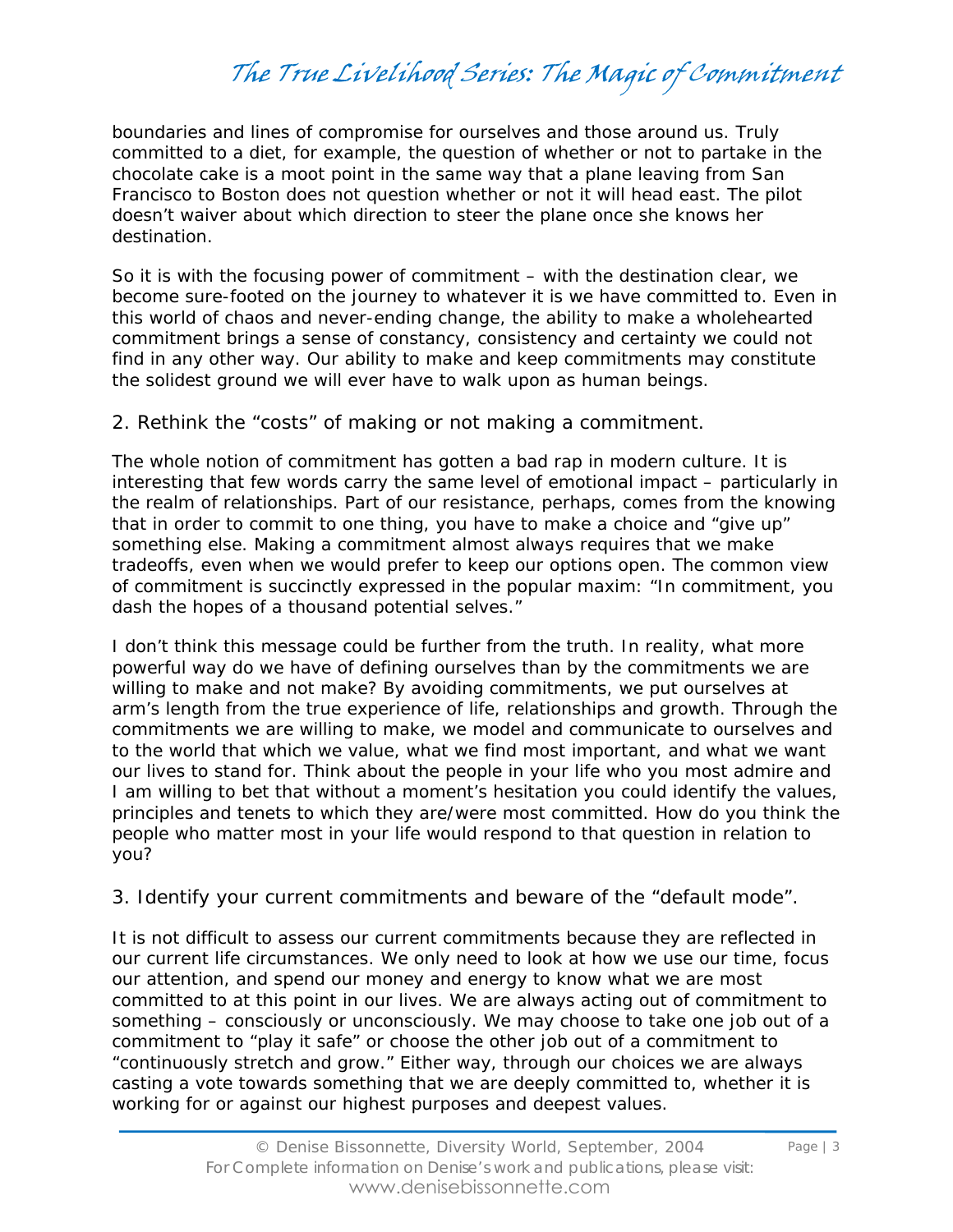The danger is when we lose sight of our commitments or when we are at crosspurposes with ourselves and what is driving our actions. In any given area of our lives (e.g., physical, vocational, relational, financial), when we are not acting out of a conscious sense of commitment, it is easy to fall into a "default mode" in which we choose what is easiest, safest, most convenient, pleasurable or enticing in the moment. In other words, without really knowing it, we can live out of a commitment to comfort and surrender without a second thought to the impulse of immediate gratification. It is life on "default mode" that derails us from our desired destination, where we find ourselves prey to the symptoms of self-sabotage.

Think of areas or aspects of your life where you feel the most content and/or the most fulfilled and consider the underlying commitment you live by which has led to that level of satisfaction. I am willing to bet that your current level of contentment came at the high price of willingness, stamina, and perseverance. On the other hand, consider the underlying commitments that have driven your choices and actions in those areas or aspects of your life with which you feel least content? How could a change in commitment revitalize or renew that part of your life?

4. In relation to any desired change, assess where you stand on the "ladder of commitment".

Any enduring and meaningful change, whether it is of a daily habit, a lifestyle, or a career move, must be rooted in a deep, soulful and authentic commitment. Short of that, we are more likely to experience some short-lived behavior modification that leaves us wanting. One key to commitment is to check your motives behind the desired change as reflected by our language. While you are probably familiar with some version of this classic progression of goal-oriented language, read it again with the idea of climbing a "ladder of commitment". For example, for someone who is considering a job change:

A. Obligation – I should, I have to, I need to …victims at the mercy of circumstances: "I need to get out of this job – it is sucking the life out of me!"

B. Prospect – I might, I could consider… taking a small but significant step out of obligation and into the realm of possibility: "I suppose I could consider looking for a new job."

C. Preference – I'd like to, I want to, I hope to …movement from looking at options to actually declaring a desire for doing it: "It would be really nice have a different job that challenged and excited me more than this one."

D. Passion – I can't wait to, I'd love to, I am really excited about … unleashing actual enthusiasm and spirit in relation to the goal: "I am excited about the idea of creating a new opportunity for myself to really express and bring my gifts!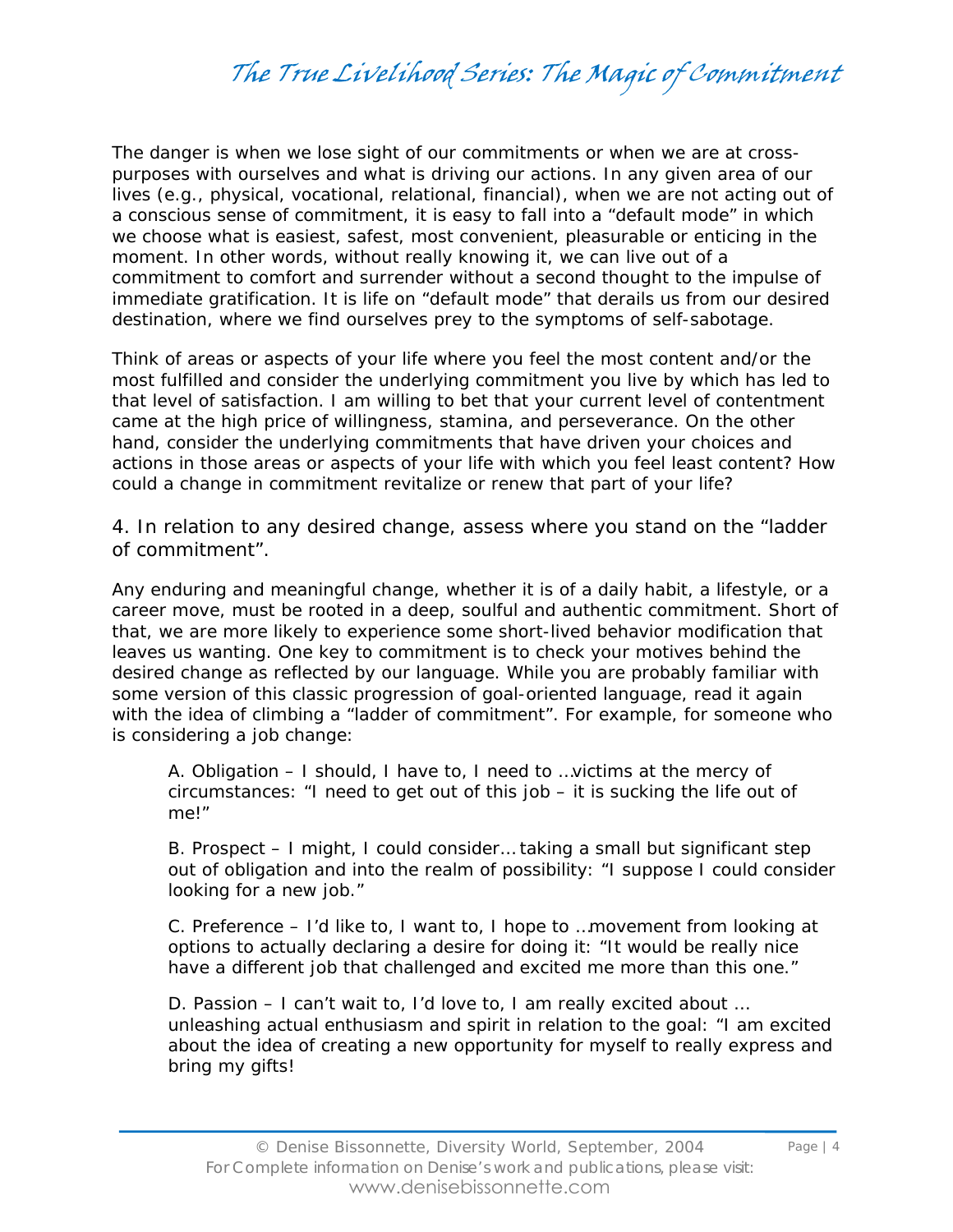E. Plan – I think I will, I intend to, I plan to … lending focus and direction to passion: "I plan to look into possible opportunities soon."

F. Promise – I am committed to, I have promised to, I have begun to … providing the power of stamina, intentionality and perseverance through commitment: "I am committed to leaving this job for a new opportunity before the end of the year!"

In relation to various goals, dreams, and desired changes in your own life, identify where you are on the ladder of commitment.

5. Commit first, and let courage catch up.

When attempting any change, to move one step closer to our goals, we need to do something. We need not waste time and energy worrying about doing the right thing or the best thing; we most likely need to just do something. It is strange how when we are not moving, we are clueless to what our next step should be. But as soon as you take one step, the next step seems a little more logical, and at times, even obvious.

There is truth in the Native American adage, "We do not walk on our legs, but on our will". Unfortunately we are often too self-conscious about how we come across, to simply move out on the wild wave of sheer will. We would rather wait until we can ride the surer wave of our talents – tried and true. But in the waiting, we move no closer to our talents, and time continues to roll in on life's shores. The wise sage, Yoda, from the movie "Star Wars" put it succinctly, " There is no try...there is only do." Show up and do what you can do, in the manner in which you can do it. That is where we find the magic of momentum. Where there is true commitment, courage is not far behind!

Living in a conscious and wholehearted manner requires that we make, keep, and even renew our commitments - saying "Yes" to the impulse within us that wants to grow, to expand, to embrace the largest possible self, and to make our greatest possible contribution to the world. We are all working hard and in so many capacities, it is easy to lose sight of the core commitments and values in which those efforts are rooted. Recommitting to what is most important is a profound way of bringing fresh vitality to whatever our involvements are, not unlike the couple who renew their wedding vows after decades of married life. Remembering that we are "human beings" as opposed to "human doings", perhaps we can begin by simply renewing vows to ourselves about who and what we are most deeply committed to at the very core of our being. The promises we make and keep to ourselves color and flavor our every action in the world. Moving anew from that place of deep commitment, perhaps we will find that "Providence will move too…"

<sup>©</sup> Denise Bissonnette, September 2004 (If not used for commercial purposes, this article may be reproduced, all or in part, providing it is credited to "Denise Bissonnette, Diversity World www.diversityworld.com." If included in a newsletter or other publication, we would appreciate receiving a copy.) This article was adapted from its original version, published in Denise's *True Livelihood Newsletter*.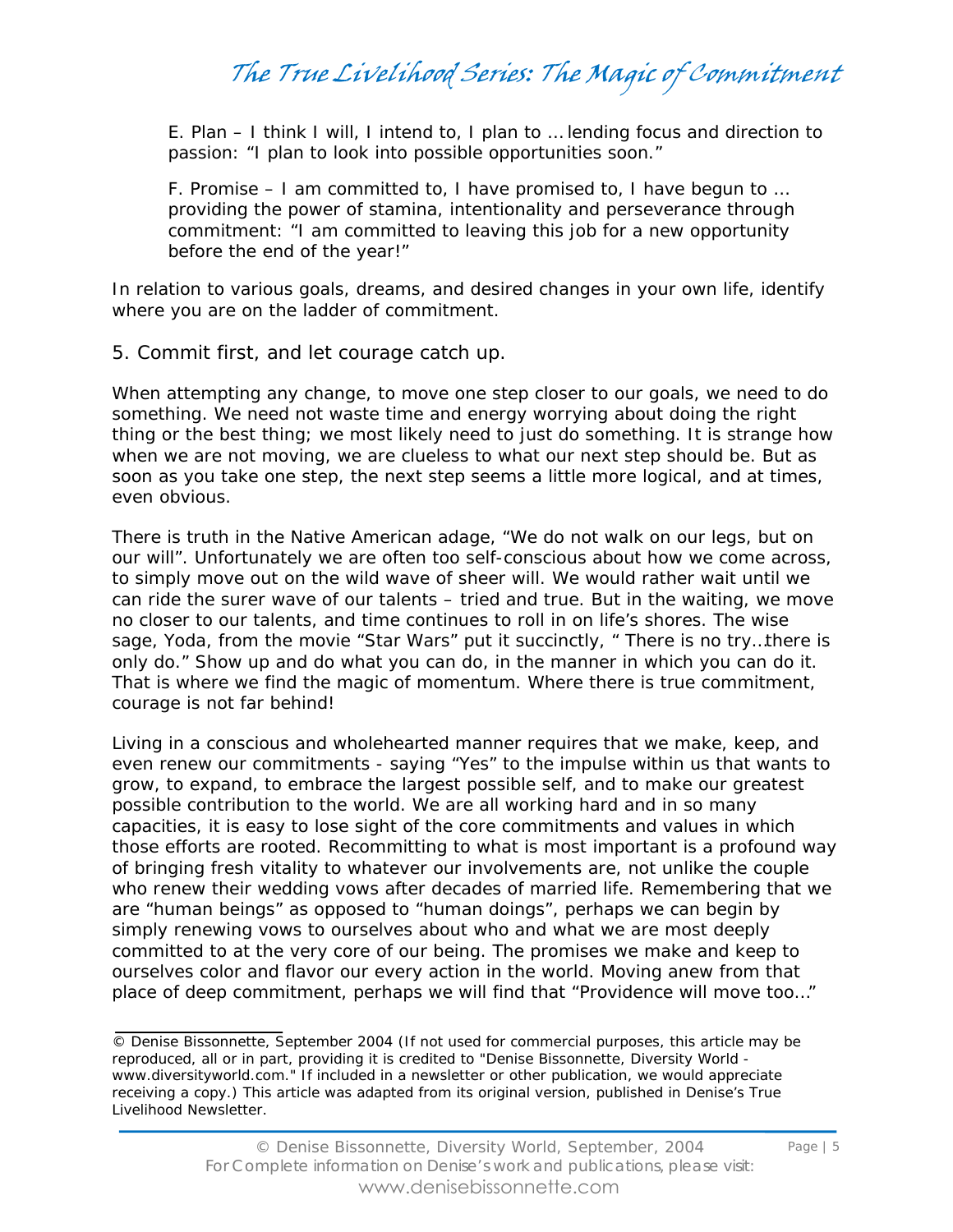

Variation on a Theme by Rilke (the Book of Hours, Book 1, Poem 1. Stanza 1)

By Denise Levertov

A certain day became a presence to me; there it was, confronting me- a sky, air, light: a being. And before it started to descend from the height of noon, it leaned over and struck my shoulder as if with the flat of a sword, granting me honor and a task. The day's blow rang out, metallic – or it was I, a bell awakened, and what I heard was my whole self saying and singing what it knew: I must, I can, I will.

Excerpt from "Sands of the Well" by Denise Levertov, copyright New Directions Publishing Corp., 1996.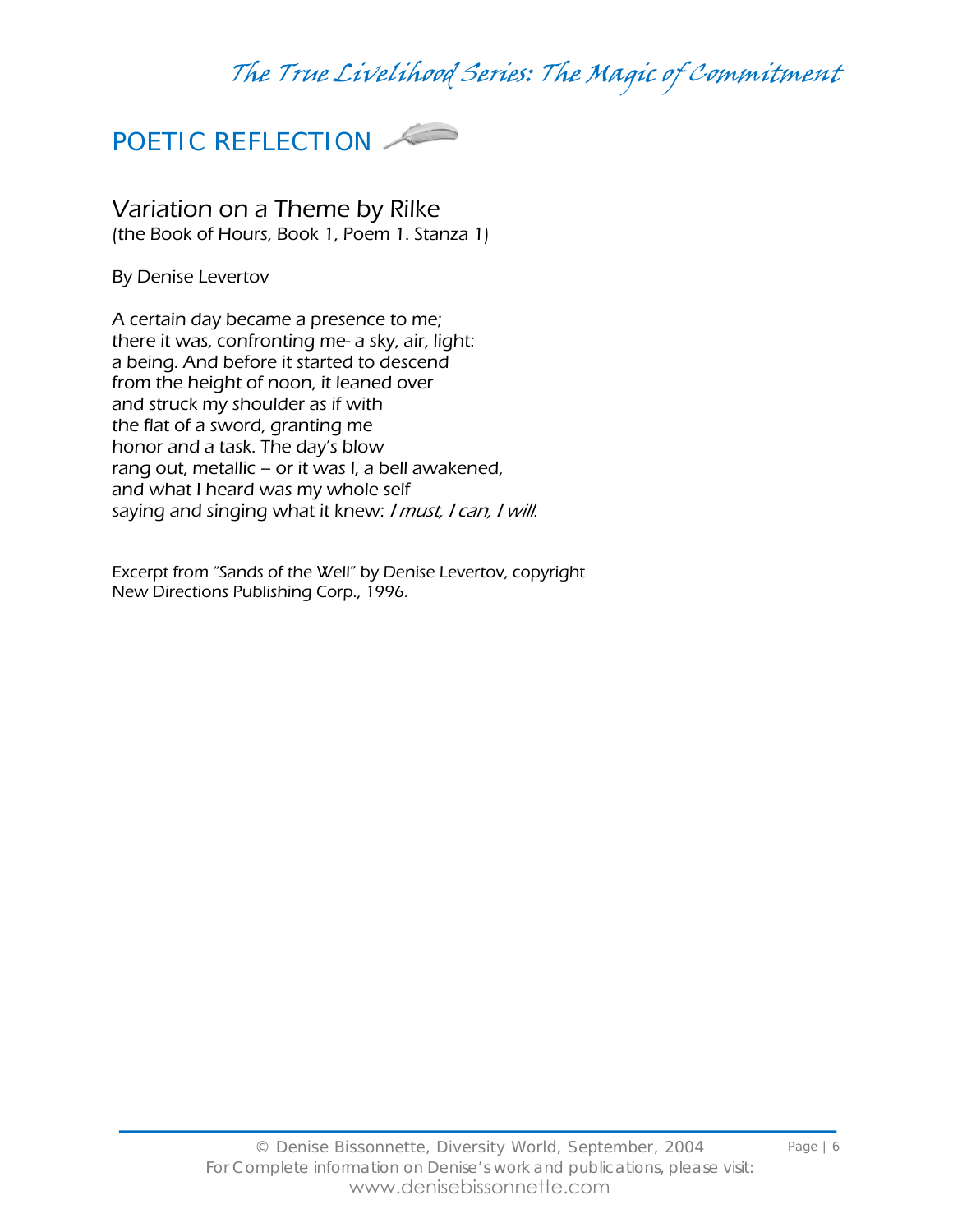

"Great things are done when men and mountains meet."

- William Blake

"The great danger for most of us is not that our aim is too high and we miss it, but that it is too low and we reach it."

- Michelangelo

"To change your life: start immediately, do it flamboyantly; no exceptions."

- William James

"She who arrives at an appointed and committed end, must follow that single road, and not wander along alternate paths.

- Eleanor Roosevelt

"Let him that would move the world, first move himself."

– Socrates